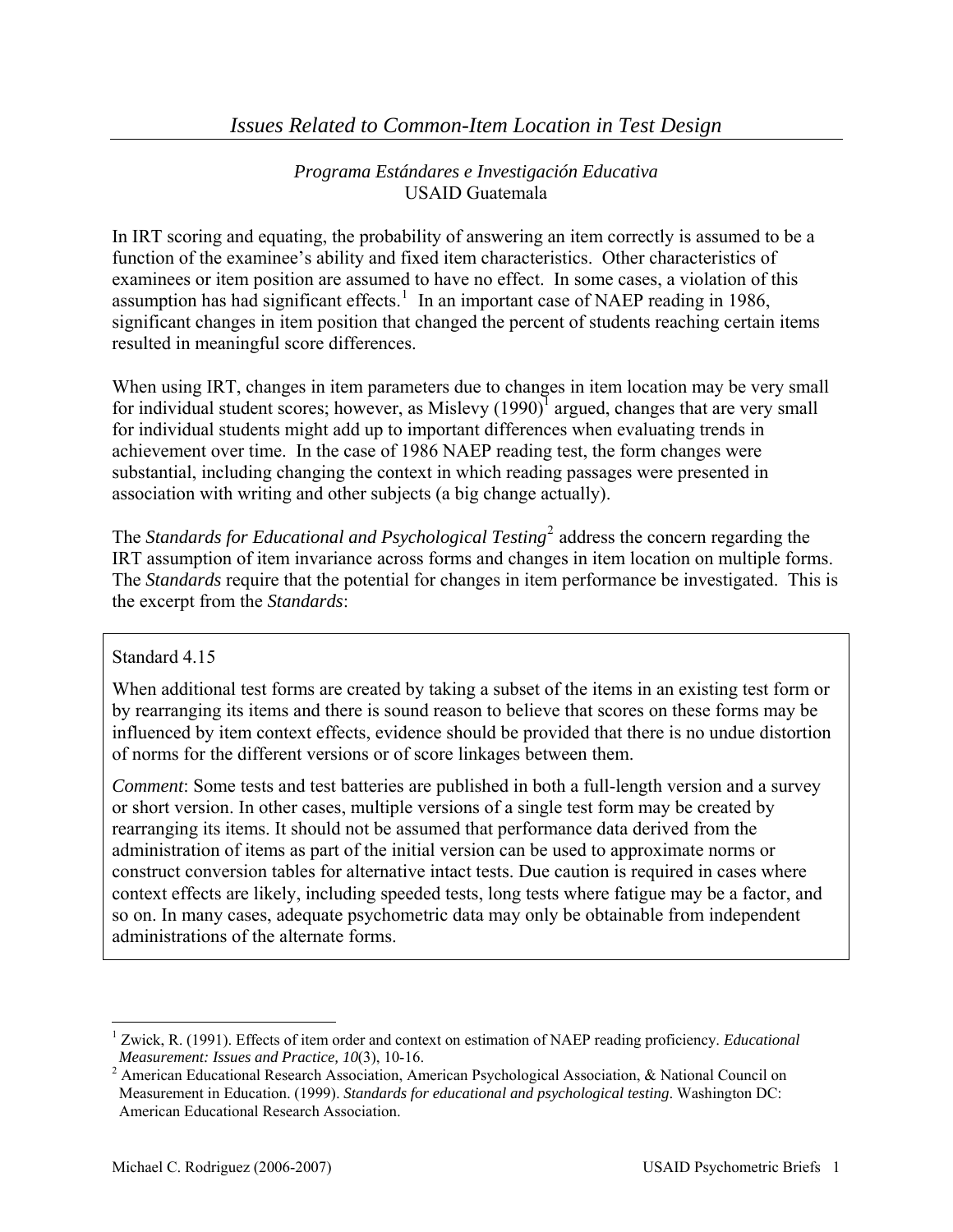The psychometric advice is: do not change item locations on multiple test forms and keep anchor items used for equating in the same position. Having said that, small changes in item location are often required to provide greater test security – these purposes are not based on psychometric principles but on practical constraints or testing policy decisions. Based on past empirical research, there is enough concern regarding the context position and location of items to be very cautious about changing item location more than one page (that is, placing an item from page 1 to page 3 or further). Most measurement specialists recognize the practical constraints on testing programs and acknowledge the need to change item locations. Slight changes in location (for example, alternating odd/even items) do not present significant concern to psychometricians. Such practices should be evaluated after tests have been administered to assess the impact of this practice on item performance.

In the context of standards-based tests where there are significant opportunity-to-learn concerns and where a large number of students do not complete the test or tend to skip items, changing the location of items beyond one page may create complications in equating and maintaining item performance consistency and score consistency over time.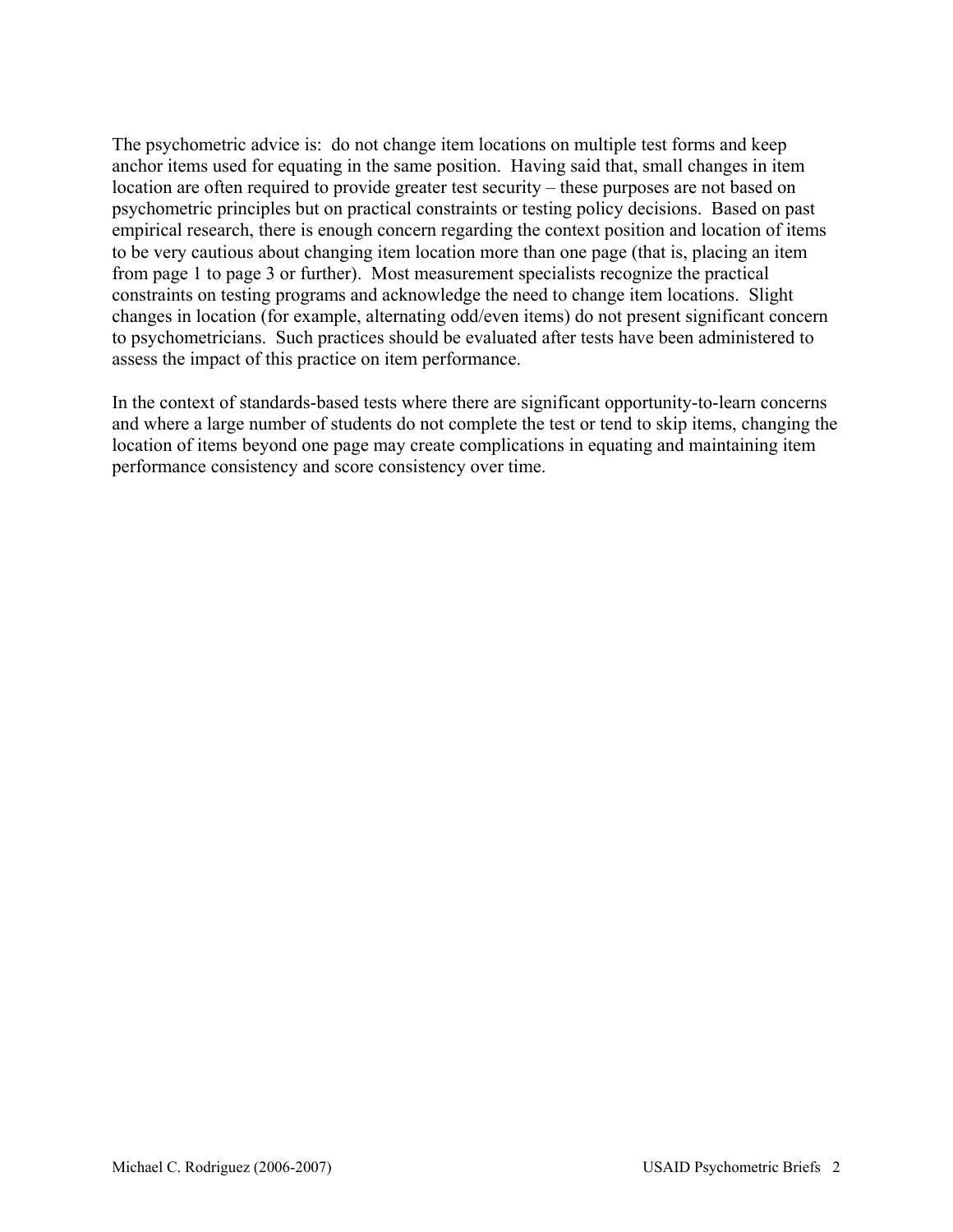IRT models allow us to estimate person ability (theta) in a way that is item free (conditioned on item response) and not dependent on the specific items on a test and to estimate item parameters that are person free (conditioned on ability) and not dependent on the specific persons that responded to the item. In addition, IRT provides a test model that allows us to match test items to ability levels (item difficulty and person ability are on the same scale).<sup>[3](#page-2-0)</sup>

In the 1PL (1-parameter logistic) model, data are transformed into measures that are interval level through a probabilistic model for distributions of item responses, probabilities of correctly responding to items are converted to logits, allowing us to compare item difficulties and person abilities across tests and over time. One primary benefit of the 1PL model is its simplicity and ease of explaining to the public. But more technically, this simplicity is associated with an important fact: Examinees with the same raw score will have the same ability (theta) value. This suggests that each item is valued similarly.

The alternative, 2PL or 3PL models, will allow for "pattern" scoring, which suggests that not only the number correct is important for estimating a score, but to which items the examinee responds correctly will determine the score. This is because some items do not provide as much information for the estimation of some levels of ability. This treats items differently in terms of their influence in estimating a score.

For individual examinees, this may have a positive effect, while for others, it will have a negative effect. For example, in a few areas, Mayan numbers are covered well and students learn and practice the use of this number system. In many regions and schools, students do not spend much time learning or practicing the Mayan number system. Item parameters will reflect this by resulting in high levels of difficulty with low levels of discrimination. These items will not discriminate between high ability and low ability students because performance is not a function of ability but is a function of opportunity to learn. Now, ability scores (person-theta values) will not be a function of the items covering Mayan numbers because the low discrimination will be used to weight these items less than the other items. Students who get all of the Mayan-number questions correct will not get as much credit toward their ability score as students who may get other questions correct and all of the Mayan-number items incorrect.

 $\overline{a}$ 

<span id="page-2-0"></span> $3$  Hambleton, R.K. and Jones, R.W. (1993). Comparison of classical test theory and item response theory and their application to test development. *Educational Measurement: Issues and Practice, 12*(3), 38-47.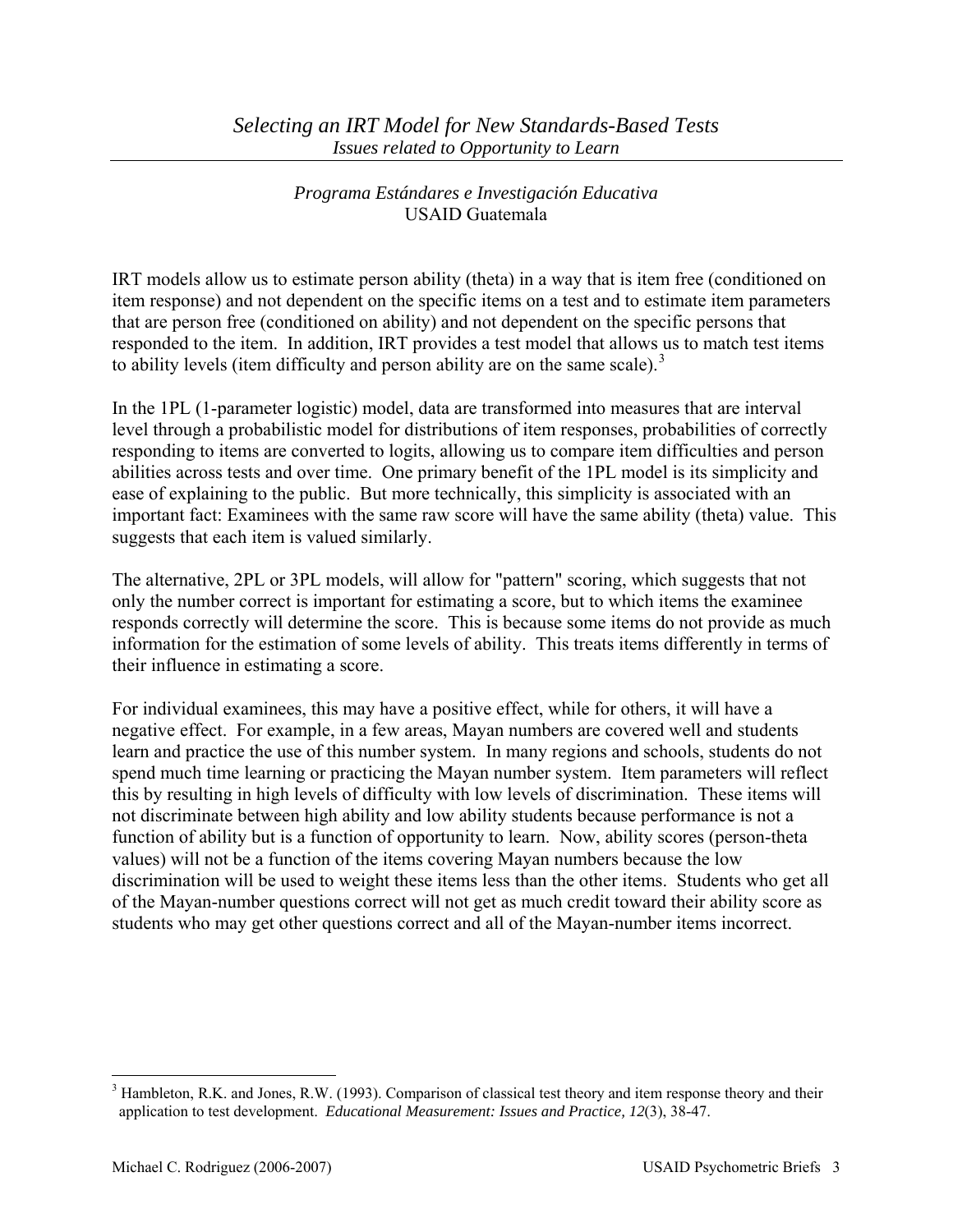In the context of an assessment that is new with the understanding that some of the content is not being taught, or at least not taught consistently across the country, the differential valuation of items will create interpretation problems over time – particularly as the curriculum that is actually taught catches up with the curriculum based on the standards. As the curriculum improves and students have more opportunity to learn the curriculum as specified in the standards, the weights associated with different items will change.

The change in item parameters over time introduces additional problems for equating – the methods of putting tests on the same scale over time to improve comparability of scores over time. If items for topics which students do not have consistent opportunities to learn are used to anchor the scale through equating, the equating function will become more distorted over time. The anchoring of item parameters fixes the parameters over time (treats them as though they are constant and unchanging), when in fact the item parameters may be changing because of changes in opportunity to learn (for example, the items may become more discriminating as the content is being taught more consistently).

Equating assumes that the same content is being covered from year to year, and although it is not part of the assumptions for estimation, differential opportunity to learn has implications for the validity of equating.

The primary purpose of the national assessment program in Guatemala at this time is for system reform and monitoring standards-based achievement of groups (schools, departments). Within this goal are research interests in group differences (region or location of school and subgroups of students). Research on the use of 1PL and 3PL models for estimating group differences indicates that there are no consistent differences between the two models, even when the 3PL model fits the data much better. "These findings [and those of others] suggest that educators doing substantive research (addressing questions other than the properties of the test or the scores of particular students) would not gain much accuracy by choosing one model of the other to score the test" $4$ 

To be fair, 2PL and 3PL models provide person ability scores that are more precise and more sensitive to variation in ability. Also, more parameters almost always fit the data better than one parameter (we can describe the more completely with more parameters), which also gives information about the quality of person scores. But when 2PL or 3PL models are used, and the weighting of items (based on content) changes from one year to the next, the inference about changes in achievement are less meaningful – Is there real change in achievement due to a change in ability or due to a change in how items are weighted? If items are becoming more discriminating because of improved opportunity to learn, this affects item parameters, person scores, and our interpretation of results.

 $\overline{a}$ 

<span id="page-3-0"></span><sup>4</sup> DeMars, C. (2001). Group differences based on IRT scores: Does the model matter? *Educational and Psychological Measurement, 61*(1), 60-70.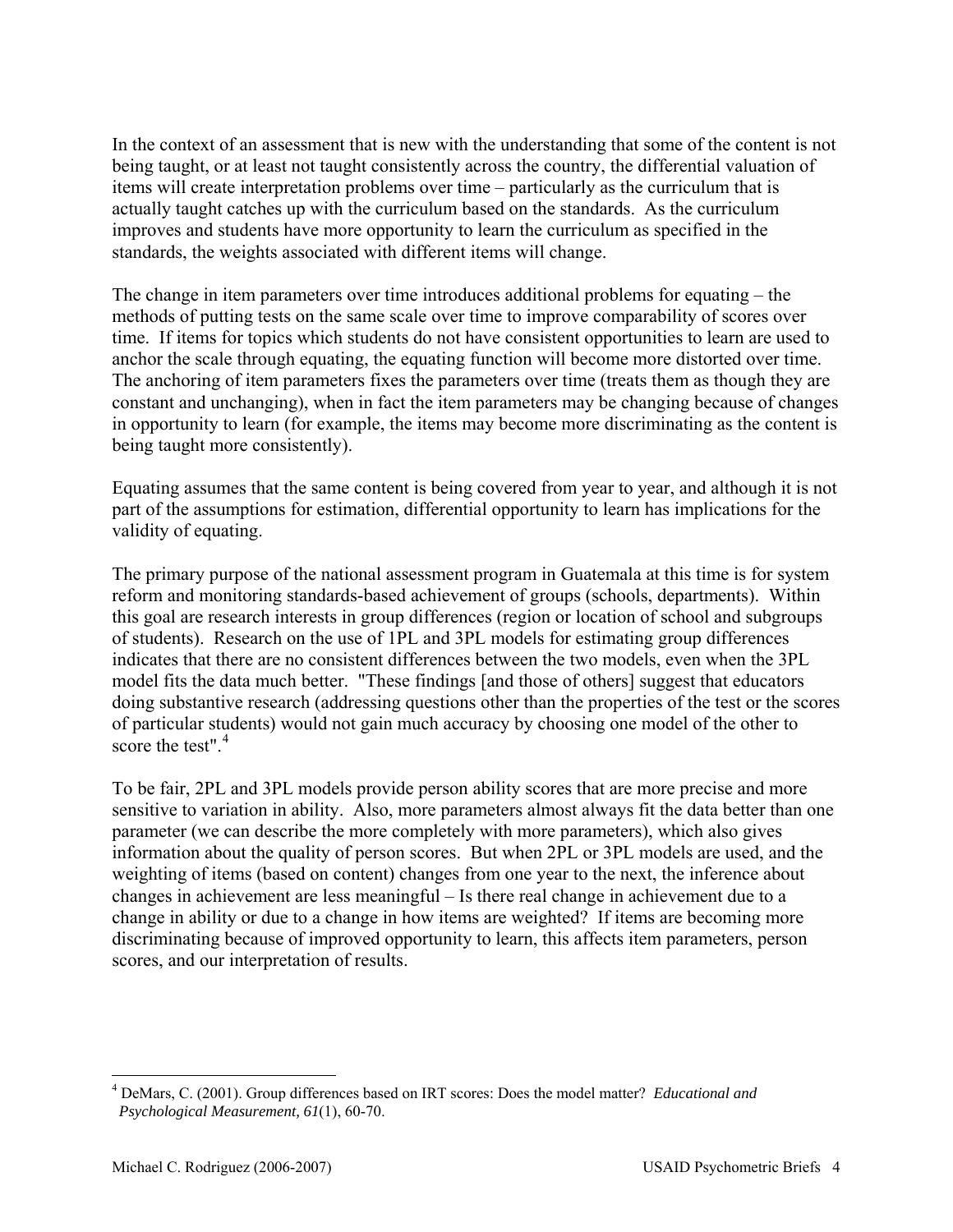The program has selected the Rasch model for horizontal equating of forms within a year and across years. The equating plan is horizontal because it does not include equating across levels. Equating will be based on a common-item equating. In the future (3 or 4 years into the evaluation program), it is possible that this equating plan can be evaluated by using a small number of items from the first year to check the integrity of the equation over time.

A strong equating includes concurrent equating of multiple forms in the first year to define the initial scale as broadly and deeply as possible by including all items in the initial scaling – the scale to which all future forms will be equated. To assess the viability of concurrent equating of multiple forms in the first year and for the use of anchor items across time, the following standard procedures will be followed.

- 1. *Cross-plot item difficulties of common items from each form*:
	- a. Forma A on the X-Axis
	- b. Forma B on the Y-Axis

In this graphic cross-plot (typically done is SPSS or Excel), the slope should be near 1.0. If the slope is near 1.0, then the intercept with the X-axis is the equating constant to make the appropriate score adjustment across forms. To complete this score adjustment:

Test B measure in Test A frame of reference = Test B measure + X-Axis intercept [this is an approximation].

This is the typical process for equating using common-items where the equating adjustment is done by hand (adding the equating constant to each measure from Test B).

If the slope is NOT near 1.0, drop common items that are not on the common item line. If by dropping an item with very different p-values on two forms, then the slope approaches 1.0, this item should no longer be considered a common item for the purpose of equating. The item should be treated as a different item and freely calibrated.

### 2. *Equating Methods*

In Winsteps, the procedures for equating scores (measures) for individuals can be done automatically through using scaling constants – rather than doing this by hand outside of Winsteps procedures. There are three decision rules that can be used. The first two are options when doing horizontal equating over time, where Test B is being equating to the score scale from Test A (from the previous year) – or can be considered as a generic process for common-item equating using anchors (where anchors come from Test A).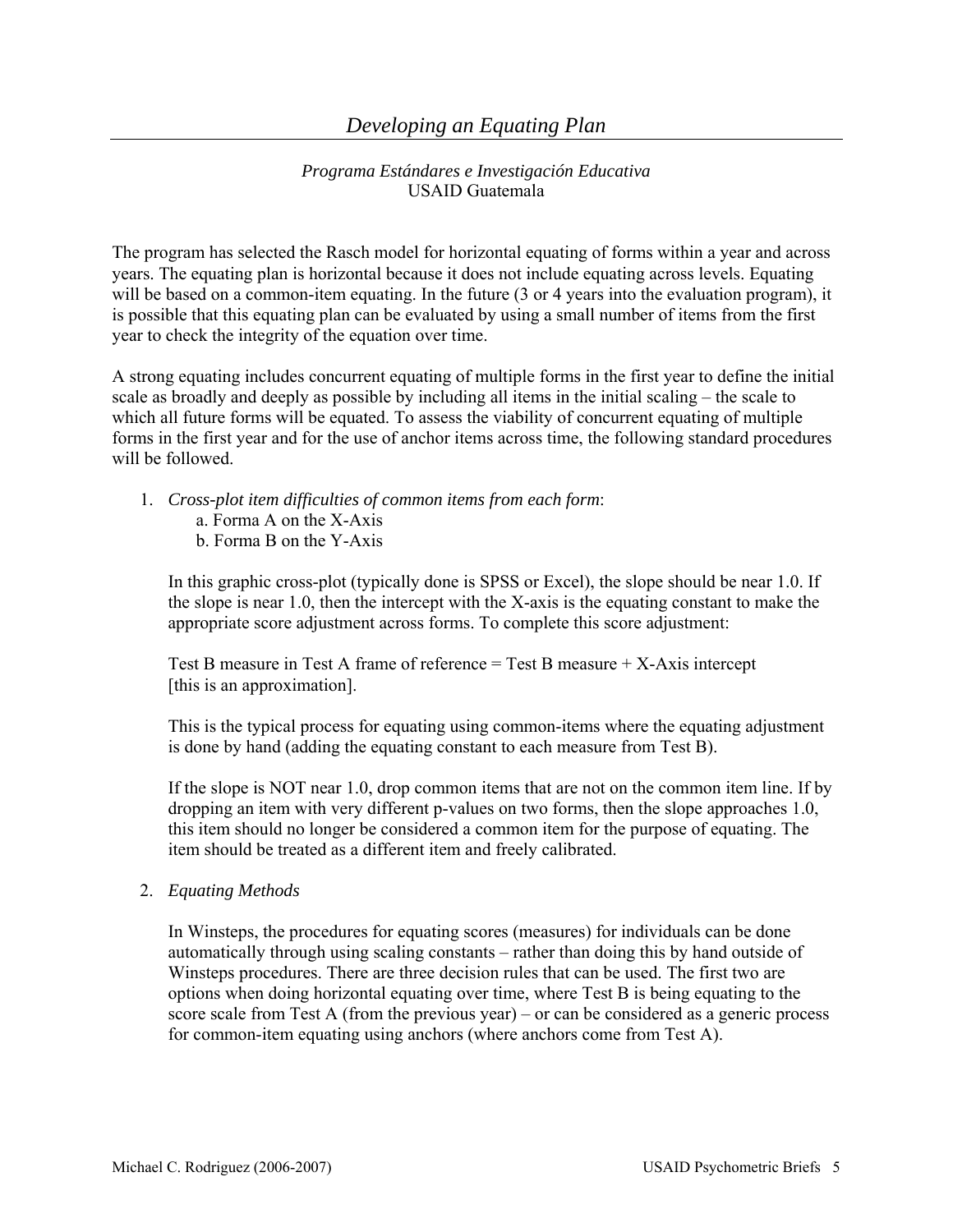- a. If the common item-difficulty slope is far from 1.0, adjust Test B Command File by adding the following command statements:  $USCALE = value of 1/slope = SD<sub>A</sub>/SD<sub>B</sub>$  $UMEAN = value of X-Intercept = Mean<sub>A</sub> - Mean<sub>B</sub>$
- b. If the slope is near 1.0, and Form A is the reference form, then the IFILE (item parameter file) from a previous calibration can be used as an IAFILE (item anchor file) in the new calibration analysis. The IFILE needs to be edited to include only the anchor items and so that the items are in the correct order based on the location of anchor items in the new forms. One way to edit the IFILE to tell Winsteps to ignore non-anchor items is to place a semicolon (;) before the item to be ignored.

An alternative is to add the IAFILE command directly in the command file for Form B, as in the following example:

| $IAFILE =$ *    |  |
|-----------------|--|
| $2 - 1.234$     |  |
| 5 0.048         |  |
| 16 1.328        |  |
| 17-0.978        |  |
|                 |  |
| *               |  |
| <b>&amp;END</b> |  |

Consider equating Form B (new form) to Form A (old form). The first number is the item sequence number from Form B (it is the item location of the common item on Form B, not the item number from Form A), the second number is the theta-value for the item based on Form A calibration (the anchor measure-values from Form A IFILE).

c. As an alternative, if the slope is near 1.0, and Form A and Form B are equally weighted (one is not considered the reference form), then it is possible to employ concurrent equating with MFORMS command to concurrently calibrate all items clearly identifying common items across forms. MFORMS must be used to restructure the response data so that unique items and common anchor items are correctly named.

#### *Decision Summary*

In summary, there are two methods of equating in the base year (the year the scale is developed).

- One is to identify a reference form and equate all other forms to the reference form.
	- o This identifies one single form as the core form and all other forms are placed on the scale of the core form.
	- o This allows direct equating to a single form for future forms in future years.
- The second is to do concurrent calibration.
	- o This implies that all unique items across each form are important for establishing the scale. This may produce a scale that more accurately reflects the construct, if the construct is better defined with all of the forms instead of a single core form.
	- o In future years, all forms must then be scaled to the reference year using anchors for common item equating.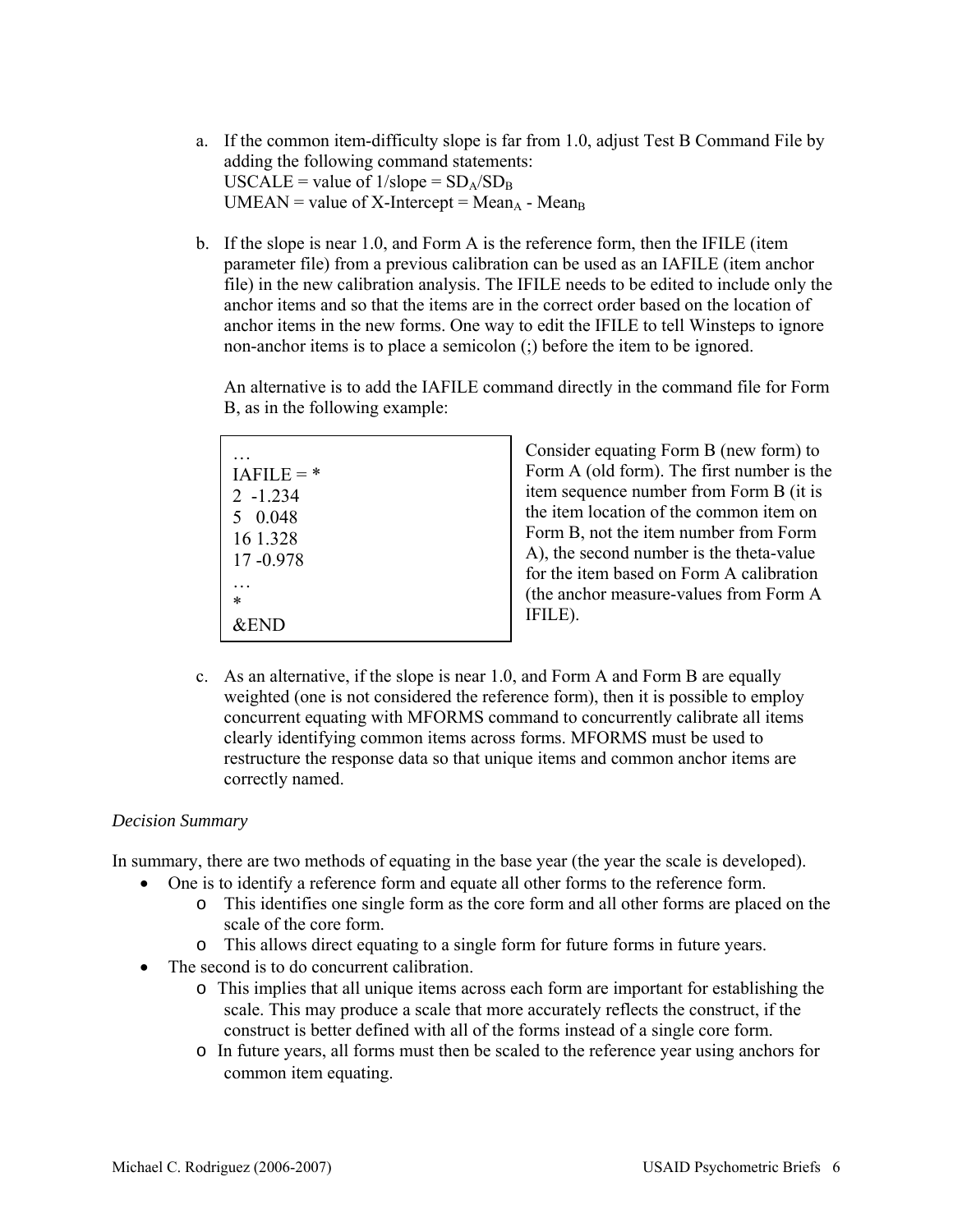Theta  $(\theta)$  values are not practical since they typically range from -3.0 to +3.0. These scores can be rescaled using a linear function to reset the mean and standard deviation.

The location of the scale should be considered carefully because it could be set to serve a specific function; for example, the scale could be centered at the cut score for "satisfactory".

The following formula rescales scores from Y on the X score scale:

Scale-Score = 
$$
\frac{S_X}{S_Y} (Y - \overline{Y}) + \overline{X}
$$

This formula can be used in a more general manner, to center the scale on a cut-score based on the  $\theta$  value associated with the item sequence number selected by the standard setting panel (as an advisory group).

For example, if the "Satisfactory" cut-score was associated with a raw score of 26, and the  $26<sup>th</sup>$ item in the item order table was associated with a  $\theta$  = .5533, we could center the scale on .5533.

To continue the example, if we choose the scale-score = 500 to signify "Satisfactory", with a scaled-score  $SD = 50$ , we can use these values to convert  $\theta$  to the scale-score.

Desired Scale-Score Mean = 500, SD = 50 Theta associated with Cut-Score = .5533, observed  $SD(\theta) = .6907$ 

Scale-Score =  $\frac{50}{6907}(\theta -.5533) + 500$ 

 $COMPUTE$  sscore =  $(50/0.6907)^*$ (measure-.5533) + 500. EXECUTE .

This converts  $\theta$  values for individuals (in SPSS this has the label "measure") onto the scale-score scale where 500 is the "Satisfactory" level and the  $SD = 50$ .

To convert the Standard Error of the Scale-Score:

| $SE(SS) =$ | $ \frac{SD(SS)}{SE(\theta)}$ |
|------------|------------------------------|
|            | $SD(\theta)$                 |

 $COMPUTE$  ss  $se = (50/0.6907)^*se.$ EXECUTE .

 $SE(\theta)$  is reported in the PFILE associated with each  $\theta$  value for each student.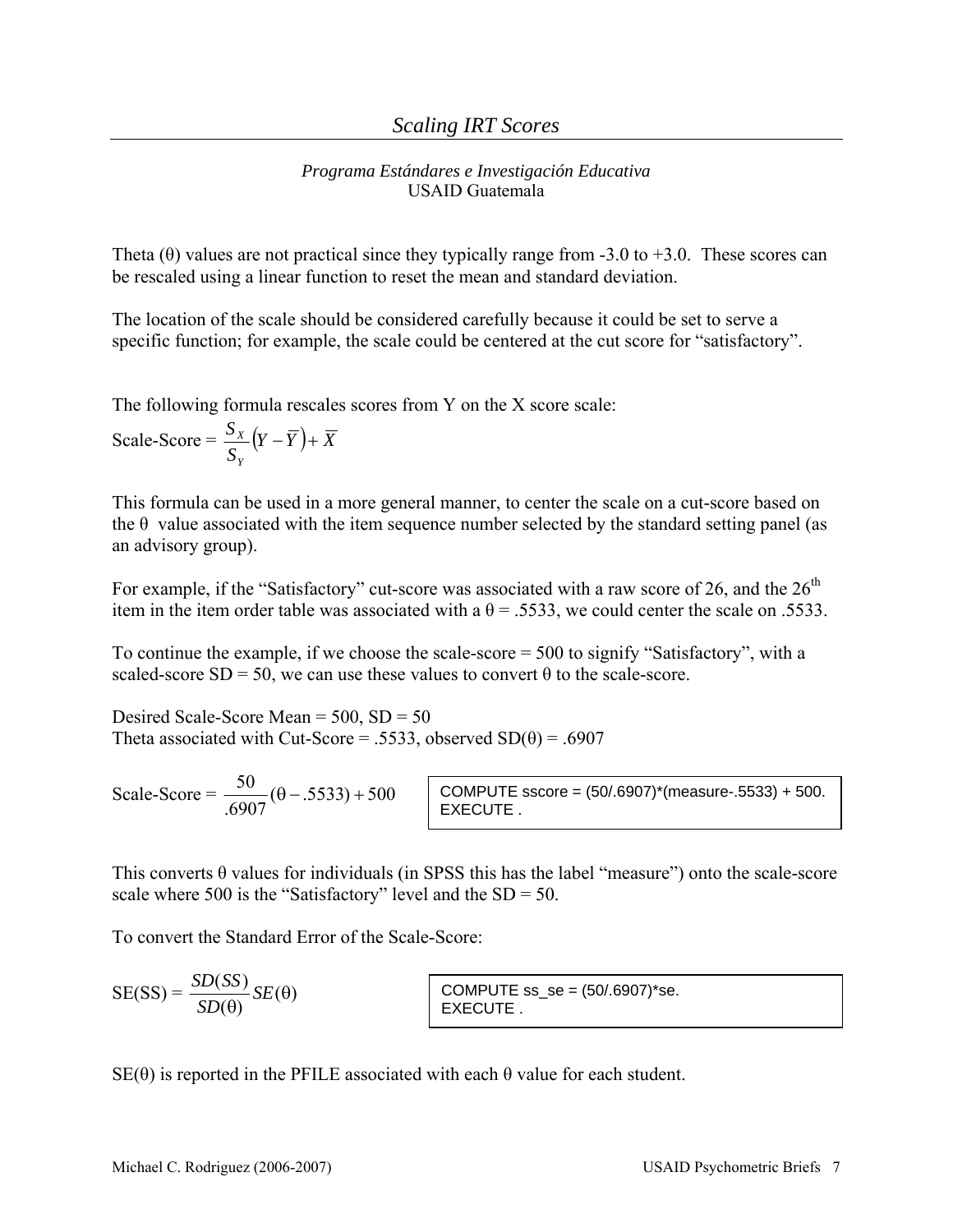Standard setting panels typically participate in the standard setting process by recommending cut scores. These recommendations results from their participation in one of a number of standard setting procedures. Whatever standard setting procedure is used, the result is a recommendation made to education decision makers who are responsible for the final performance standards.<sup>[5](#page-7-0)</sup>

When the final standards are set, the input of the panels should be held in high regard to the extent that the evaluation of the process supports their final recommendations. In any case, the recommended cut scores should be reviewed for potential adjustments. This brief provides conditions and considerations that may result in justification for adjusting the recommendations of standard setting panels to define the final cut scores.

There is no psychometric standard that defines the conditions under which cut scores as recommended from standard setting panels should be adjusted or that limit the degree to which cut scores may be adjusted. In all cases, performance standards are judgment-based and the final decision is always a policy-based decision, but should be informed through a process supported by psychometrics.

- 1. Secure the best data from the standard setting panel.
	- Ratings of an individual panel member may be considered invalid and removed prior to summarizing the results for the panel for a number of reasons, including if the panelist:
	- a. had a difficult time understanding the process;
	- b. made comments that were not consistent with the process or purpose of standard setting;
	- c. clearly was out of line with the other panelists or trying to make a point or argument when setting a cut score.
- 2. Consider the possibility of graduated standards. For new testing programs with high standards, one option is to begin with lower standards so that schools have time to adjust to the new standards and develop the

curriculum expertise needed to meet the demands of the new tests. This may be done in a number of ways, including two common methods<sup>[6](#page-7-1)</sup>:

- a. Subtract 1 or 2 times the standard error of measurement;
- b. Subtract the error related to interjudge variability.

 $\overline{a}$ 

<span id="page-7-0"></span><sup>5</sup> Cizek, G.J. (2006). Standard Setting. In S.M. Downing & T.M. Haladyna (Eds.), *Handbook of Test Development* (pp. 225-258). Mahwah, NJ: Lawrence Erlbaum.

<span id="page-7-1"></span><sup>6</sup> Hambleton, R.K., & Pitoniak, M.J. (2006). *Setting performance standards*. In R.L. Brennan (Ed.), Educational Measurement (4<sup>th</sup> ed.) (pp. 433-470). Washington DC: American Council on Education and Praeger Publishers.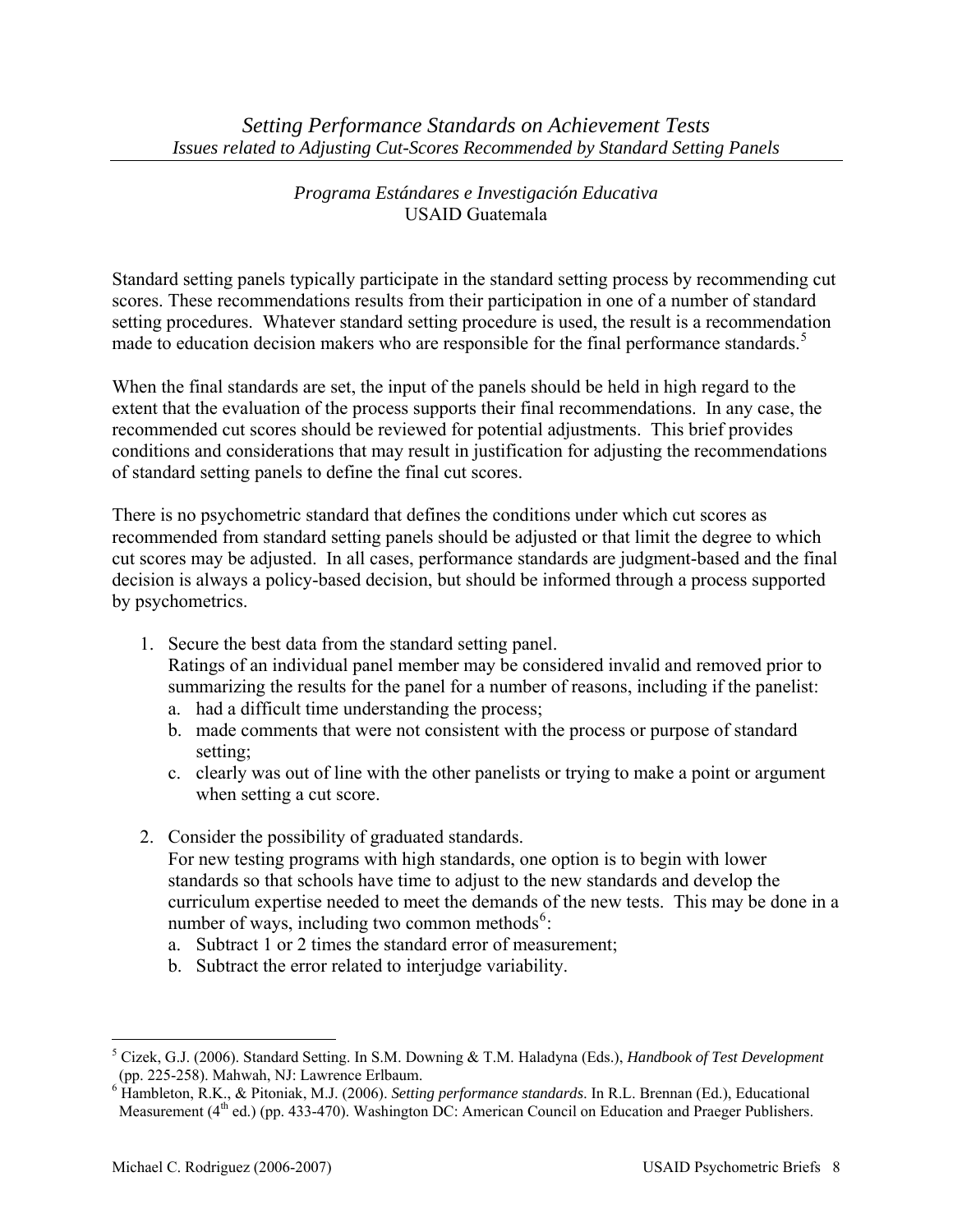- 3. Consider the consistency and coherence of standards set across grade levels.<sup>[7](#page-8-0)</sup> There are many conditions that should be considered in making decisions about this process<sup>[8](#page-8-1)</sup>:
	- a. The purpose of the test
	- b. The potential effect of changing passing rates over time
	- c. Needs of the country
	- d. Socially and politically acceptable passing rates/failure rates
	- e. Adverse impact on subgroups (would changing standards widen performance gaps among subgroups of students)
	- f. The role of motivation and effort of students (addressing issues related to the accuracy of scores because students do or do not take the tests seriously)

This last form of making adjustments to standards recommended by standard setting panels is largely a policy-based decision, but should be informed based on at least two considerations, including content differences across grades and performance expectations across grades. If the standards as recommended appear consistent with the purpose of the test, the content of the test and professional judgment about the coherence between instructional practice, curriculum standards, and opportunity to learn, then differences in passing rates across grades are not of concern. When the differences in passing rates are quite different and no argument can be made that justifies such differences based on the curriculum standards, test content, and expected passing rates, then smoothing out such differences should be considered.

There may be purely political reasons for making passing rates consistent across grades. If content standards and learning expectations, opportunity to learn, and educational resources are fairly consistent across grades, then we should expect passing rates to be similar. Differences in passing rates might otherwise suggest differences in the demands of the tests as set by the standards – not expecting the same level of performance across grades.

There are no commonly agreed upon methods for making such smoothing decisions. Statistical models for smoothing results are not defensible – there are no common items across grades, content shifts are significant and meaningful, and the population of students changes dramatically from primary to secondary educational programs. Most adjustments in practice tend to be based on moving the cut scores in terms of standard errors of measurement – toward a common outcome (passing rate). The process used and direction of the adjustment should be consistent with considerations of the purpose and content of the test.

If the intent is to set high performance standards, then those grades with higher passing rates might be adjusted downward to be consistent with the grades that have lower passing rates (as recommended by the standard setting panels). If the role of the test is to function as a basic skills test (minimum competency), then the grades with low passing rates might be adjusted upward.

<u>.</u>

<span id="page-8-0"></span><sup>7</sup> Crane, E.W., & Winter, P.C. (2006). *Setting coherent performance standards.* Washington DC: The Council of Chief State School Officers.

<span id="page-8-1"></span><sup>8</sup> Hambleton, R.K., & Pitoniak, M.J. (2006). *Setting performance standards*. In R.L. Brennan (Ed.), Educational Measurement (4<sup>th</sup> ed.) (pp. 433-470). Washington DC: American Council on Education and Praeger Publishers.